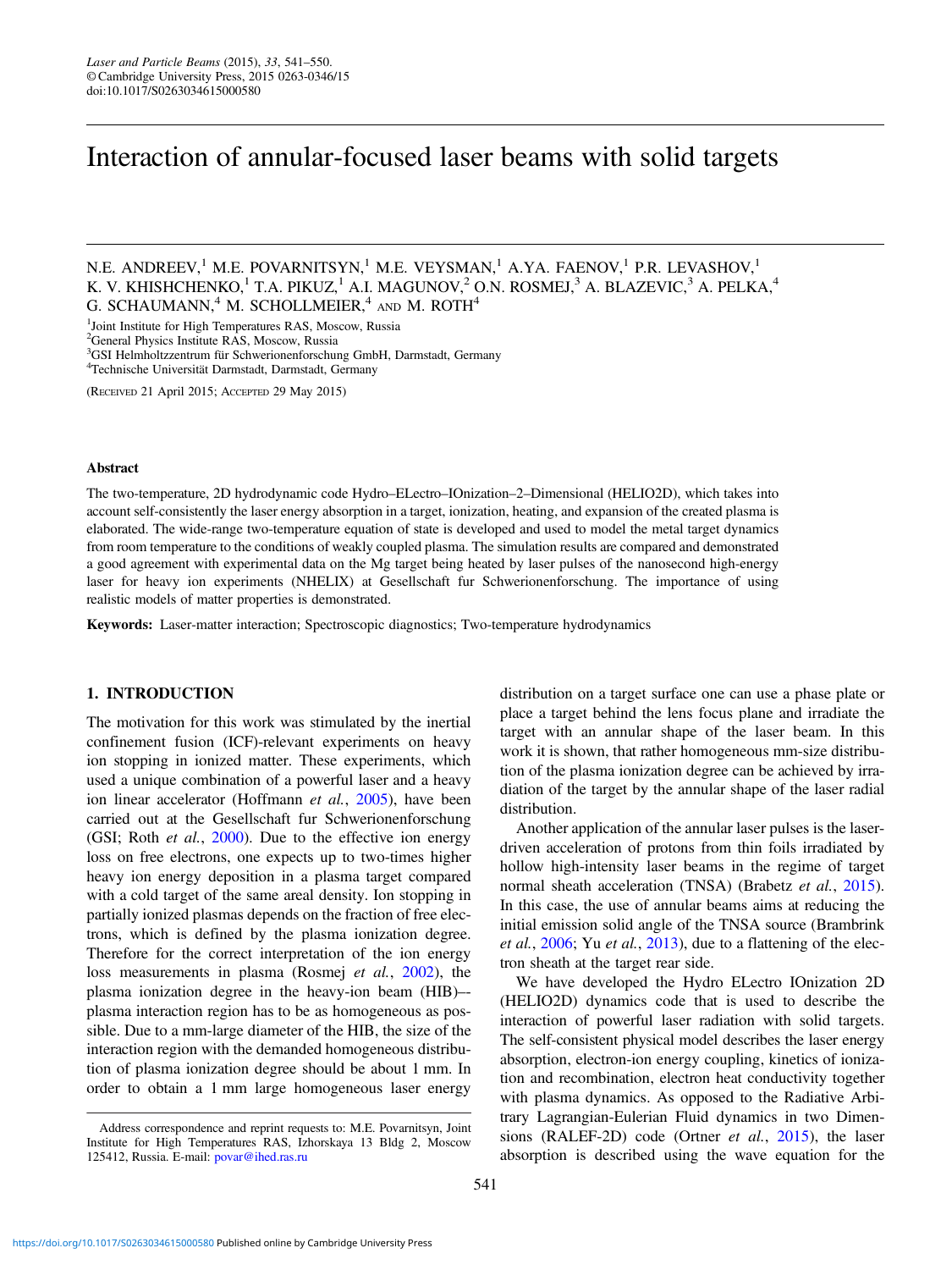<span id="page-1-0"></span>laser pulse electric field. The system of hydrodynamic equations is solved using the high-order Godunov scheme in Eulerian coordinates in two-dimensional (2D) cylindrical geometry. The experiments on heating of Mg targets irradiated by the Nanosecond High Energy Laser for heavy Ion eXperiments (NHELIX) laser are simulated using the HELIO2D code describing the non-equilibrium heating of a target from the solid state to hot plasma. A good agreement obtained between the plasma parameters determined experimentally by spectroscopic measurements and the results of plasma dynamics modeling indicate the importance of correct description of underlying physical processes and target properties in a wide range of parameters.

### 2. MODEL

## 2.1. Basic Equation

We describe the processes of laser–matter interaction with the aid of a system of 2D hydrodynamic equations in cylindrical geometry. Previously, we developed and used for modeling of laser–matter interaction a wide-range 1D hydrodynamic model (Andreev et al., [2003;](#page-8-0) Veysman et al., [2006](#page-9-0); [2008](#page-9-0); Agranat et al., [2007](#page-8-0); Povarnitsyn et al., [2013](#page-9-0); [2012](#page-9-0)a; [2012](#page-9-0)b). Processes, considered in this paper are essentially multi-dimensional and our present approach is based on the 2D hydrodynamics completed with wide-range models of laser energy absorption, ionization, and radiation losses in plasma and electron–ion coupling (Povarnitsyn et al.,  $2012a$  $2012a$ ;  $2012b$ ;  $2013$ ). Basic equations of the model can be written as follows:

$$
\frac{\partial \rho}{\partial t} + \nabla(\rho \mathbf{V}) = 0,\tag{1}
$$

$$
\frac{\partial(\rho V_z)}{\partial t} + \frac{\partial(\rho V_z^2 + P_\Sigma)}{\partial z} + \frac{1}{r} \frac{\partial(r \rho V_z V_z)}{\partial r} = F_z, \tag{2}
$$

$$
\frac{\partial(\rho V_r)}{\partial t} + \frac{1}{r} \frac{\partial(r\rho V_r^2)}{\partial r} + \frac{\partial P_{\Sigma}}{\partial r} + \frac{\partial(\rho V_z V_r)}{\partial z} = F_r, \tag{3}
$$

$$
\frac{\partial(\rho e_{e})}{\partial t} + \nabla(\rho \mathbf{V} e_{e} + \mathbf{V} P_{e})
$$
  
= -\nabla \mathbf{q}\_{T} + Q\_{L} - Q\_{ei} - Q\_{rad} - Q\_{I} + \mathbf{V} \nabla P\_{e} + \mathbf{V} \mathbf{F}, (4)

$$
\frac{\partial(\rho e_i)}{\partial t} + \nabla(\rho \mathbf{V} e_i + \mathbf{V} P_i) = Q_{ei} + \mathbf{V} \nabla P_i, \tag{5}
$$

$$
\frac{\partial Z}{\partial t} + \mathbf{V} \nabla Z = \frac{\Theta}{N_i}.
$$
 (6)

Here  $\rho$  is the density, z is the direction of a laser pulse propagation, which is perpendicular to the target surface, and r is the transverse coordinate;  $V = (V_z, V_r)$  is the velocity of plasma;  $P_{\Sigma} = P_{\rm e} + P_{\rm i}$  is the total pressure with electronic  $P_{\rm e}$ and ionic  $P_i$  parts;  $\mathbf{F} = (F_z, F_r)$  is the ponderomotive force;  $Q_L$  is the density of inverse bremsstrahlung absorption rate;  $Q_{ei}$  is the electron–ion coupling term;  $Z = N_e/N_i$  is the average charge of ions with the concentration of free electrons and ions being  $N_e$  and  $N_i$ , respectively;  $\Theta$  is the total rate of thermal ionization;  $m_i$  is the mass of heavy particles. The electron thermal flux is

$$
\mathbf{q}_T = -\kappa_\mathrm{e} T_\mathrm{e} \nabla T_\mathrm{e},\tag{7}
$$

where  $\kappa_e$  is the electron thermal conductivity coefficient; the density of inverse bremsstrahlung laser energy absorption rate is

$$
Q_L = (8\pi)^{-1} \omega_0 \text{Im}\{\varepsilon\} |\mathbf{E}|^2, \tag{8}
$$

where  $\omega_0$  is the laser frequency, **E** is the amplitude of the laser electric field and  $\varepsilon$  is the complex permittivity of matter. The electron–ion coupling rate is

$$
Q_{ei} = \gamma_{ei}(T_e - T_i),\tag{9}
$$

where  $\gamma_{ei}$  is the electron–ion coupling coefficient. The radiation losses due to the bremsstrahlung thermal radiation is

$$
Q_{\rm rad} = 4e^2 \left(\sqrt{3}\hbar c\right)^{-1} Z N_{\rm a} v_{\rm ef} T_{\rm e}^2 / (mc^2),\tag{10}
$$

where  $v_{\text{ef}}$  is the effective frequency of electron–ion collisions,  $m$  is the mass of electron and  $c$  is the light speed in vacuum. The density of power absorbed due to the thermal ionization (or emitted due to the recombination) is

$$
Q_Z = N_a \left[ \frac{\partial}{\partial t} + \mathbf{V} \nabla \right] \mathfrak{E}_I, \quad \mathfrak{E}_I = \sum_{q=1}^{z_n} \frac{N_q}{N_a} \sum_{k=1}^q U_k, \quad (11)
$$

where  $U_q$  is the potential of q-fold ionization,  $N_q$  is the concentration of ions with charge  $q$ ,  $z_n$  is the charge of nucleus  $(N_{\rm a} = \sum_{q=1}^{z_n} qN_q).$ 

Wide-range coefficients of transport and optical properties  $\kappa_e$ ,  $\varepsilon$ ,  $\gamma_{ei}$ , and  $v_{ef}$  as well as two-temperature equations of state in the form  $e_e(\rho, T_e)$ ,  $e_i(\rho, T_i)$ ,  $P_e(\rho, T_e)$ , and  $P_i(\rho, T_i)$  are calculated according to the models described elsewhere (Andreev et al., [2003;](#page-8-0) Agranat et al., [2007](#page-8-0); Veysman et al., [2006](#page-9-0); [2008;](#page-9-0) Povarnitsyn et al., [2012](#page-9-0)b; [2013](#page-9-0); Khishchenko, [2004](#page-9-0); [2008\)](#page-9-0)

# 2.2. Model of Ionization

Taking into account only collisional ionization and recombination and using the approximation of average ion, one can write the following expressions for the total rate of thermal ionization Θ, the density of power  $Q_Z$ , and the energy  $\mathfrak{E}_I$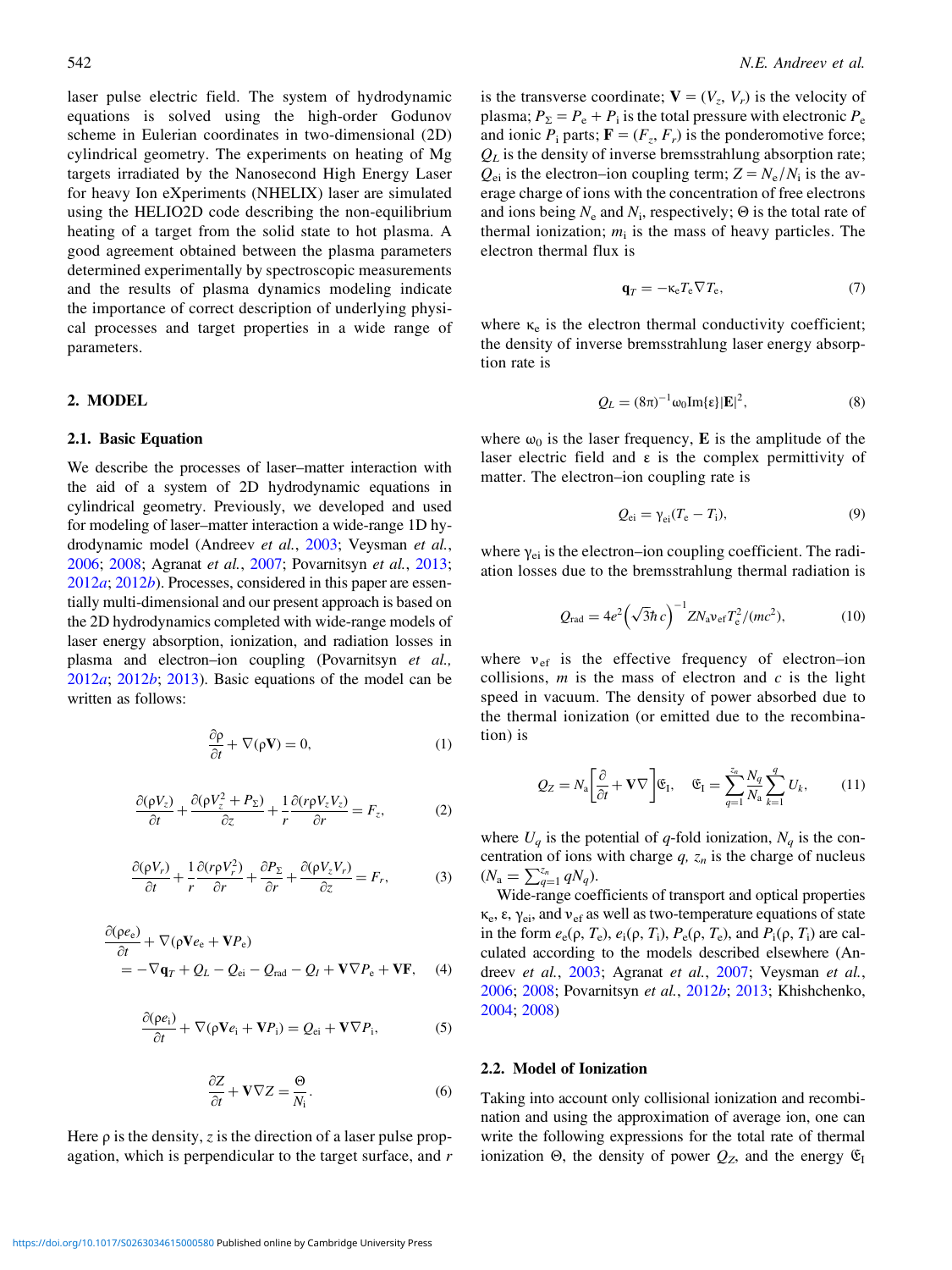spent for thermal ionization, similar to that used in (Andreev et al., [1998;](#page-8-0) [2003\)](#page-8-0):

$$
\Theta = ZN_a^2 \kappa(Z)[1 - Z/Z_{\text{eq}}],\tag{12}
$$

$$
\kappa(Z) \approx 6 \times 10^{-8} \xi_Z e^{-U_Z/T_c} \left(\frac{U_H}{U_Z}\right) \left(\frac{U_H}{T_e}\right)^{1/2} \Phi\left(\frac{U_Z}{T_e}\right),\tag{13}
$$

$$
\phi(x) = -e^x E_i(-x) \approx \ln\left[1 + \frac{1 + 2.5x}{1.78x(1 + 1.4x)}\right],
$$

where  $Z_{eq} = Z_{eq}(N_a, T_e)$  is the equilibrium average ion charge at given temperature and density of plasma, determined according to More (More, [1982\)](#page-9-0) quasi-stationary formula; the factor  $6 \times 10^{-8}$  in the formula (12) has dimension cm<sup>3</sup>/s;  $\xi_Z$  is the number of electrons at the ionizing shell,  $\xi_Z = z_n - \xi_Z$  $P_{nz}$  – Z, where  $n_z$  is the principal quantum number of the ionizing shell,  $P_n = 2, 10, 18, ...$  for  $n = 1, 2, 3, ...$  is the number of electrons in the closed electronic shells;  $U_H$  is the potential of ionization of hydrogen;

$$
U_Z = U_{[Z+1]}\Delta Z + U_{[Z]}(1 - \Delta Z), \quad \Delta Z = Z - [Z];
$$
  
\n
$$
U_0 \equiv 0,
$$
\n(14)

where  $[Z]$  denotes the integer part of  $Z$ ;

$$
\mathfrak{E}_{\mathcal{I}} = \Sigma_U(Z) - \Sigma_U(Z_{\text{ini}}), \quad \Sigma_U(Z) = \int_0^Z U_Z(Z) dZ, \qquad (15)
$$

where  $Z_{\text{ini}} = Z_{\text{eq}}(t = 0)$  is the initial average charge of ions at a given point, dependent on the initial density  $\rho(t=0)$  =  $N_a(t=0)m_a$  and initial (room or zero) temperature  $T_e(t=0)$ at this point.

With the account of formula  $(14)$  for  $U_Z$  one can obtain the following expression for  $\Sigma_U$ :

$$
\Sigma_U = ZU_1, \quad Z < 1; \\
\Sigma_U = ZU_1 + (Z - 1)^2 (U_2 - U_1)/2, \quad Z \in [1; 2], \\
\Sigma_U = \frac{U_1}{2} + \sum_{k=1}^{n-1} U_k + \left(Z - n + \frac{1}{2}\right) U_n \\
+ (Z - n)^2 \frac{U_{n+1} - U_n}{2}, \quad Z \in [n; n+1], \quad n = [Z] \ge 2
$$
\n
$$
(16)
$$

The formula [\(11](#page-1-0)) for the density of power of ionization expenses  $Q<sub>I</sub>$  (or emission of energy in the case of recombination) in the considered case of average ion model should be rewritten as

$$
Q_{\rm I} = \Theta U_Z - N_{\rm a} {\rm div} U \frac{\partial}{\partial N_{\rm a}} [\Sigma_U(Z) - \Sigma_U(Z_{\rm min})],\tag{17}
$$

where  $\Theta$  is defined by (12), the potential of ionization  $U_Z$ is defined by (14), and derivatives  $\partial \Sigma_U / \partial N_a$  are

determined by (16) with the values  $U_n$  replaced by the values  $\partial U_n/\partial N_a$ .

## 2.3. Wave Equation for the Electric Field Strength and Equation of State

To calculate the inverse bremsstrahlung absorption rate ([8\)](#page-1-0) one should calculate the module of electric field strength |E|. In the considered case of normally incident linearly polarized laser pulse with the transverse radius much above its wavelength the distribution of the module of electric field  $E$  in space and time can be found by means of the 2D wave equation

$$
[\partial_z^2 + \Delta_r + \varepsilon]E = 0,\t(18)
$$

which is solved in the domain  $z \in [d, D]$  and  $r \in [0, R]$ ,  $\varepsilon(z < d) = 1$ ,  $\varepsilon(z > D) = \text{const}, R \gg R_w$ , where  $R_w$  is the laser pulse waist. Boundary conditions on z are:

$$
\frac{\partial E}{\partial z}\Big|_{z=D} = -\left(\epsilon + \frac{\Delta_r}{2}\right) \left[-i\sqrt{\epsilon E}|_{z=D}\right],\tag{19}
$$

$$
\frac{\partial E}{\partial z}\bigg|_{z=d} = -\bigg(\varepsilon + \frac{\Delta_r}{2}\bigg)\big[2F_{||}F_{\perp} + iE_{|z=d}\bigg],\tag{20}
$$

where  $F_{\parallel} = F_{\parallel}(t)$  is the longitudinal envelope,  $F_{\perp} =$  $F_{\perp}(r, z = d)$  is the transverse envelope of the pulse at  $z = d$ . Boundary conditions on r are:

$$
\left. \frac{\partial E}{\partial r} \right|_{r=0} = 0, \quad E|_{r=R} = 0. \tag{21}
$$

For closure of the system  $(1)$  $(1)$  $(1)$ – $(5)$  $(5)$  $(5)$  by relations of the form  $P_e(\rho, T_e), P_i(\rho, T_i), e_e(\rho, T_e), e_i(\rho, T_i)$  we use the semiempirical two-temperature equation of state (EOS) for Mg (Agranat et al., [2007](#page-8-0); Khishchenko, [2004](#page-9-0); [2008\)](#page-9-0).

The EOS is constructed so that the total free energy has a form  $\mathcal{F}(\rho, T_i, T_e) = \mathcal{F}_i(\rho, T_i) + \mathcal{F}_e(\rho, T_e)$ , composed of two parts. The first item  $\mathcal{F}_i(\rho, T_i) = \mathcal{F}_c(\rho) + \mathcal{F}_a(\rho, T_i)$ , in turn, consists of electron–ion interaction term  $\mathcal{F}_c$  (calculated at  $T_i = T_e = 0$  K) and contribution of thermal motion of ions  $\mathcal{F}_a$ . The second term  $\mathcal{F}_e(\rho, T_e)$  is the thermal contribution of electrons described by the ideal Fermi-gas model.

#### 3. EXPERIMENTAL SET UP

Experiments were carried out at the NHELIX laser system at GSI in Darmstadt, Germany. NHELIX is a standard Nd: glass/Nd: YAG laser with  $λ_{\text{las}} = 1.06 \mu$ m (Schaumann et al., [2005](#page-9-0)), which consists of oscillator, preamplifier, and six Nd: glass amplifiers (the length amplifier rod varies from 16 up to 64 mm). The oscillator is equipped with two etalons selecting and operating the 1064 nm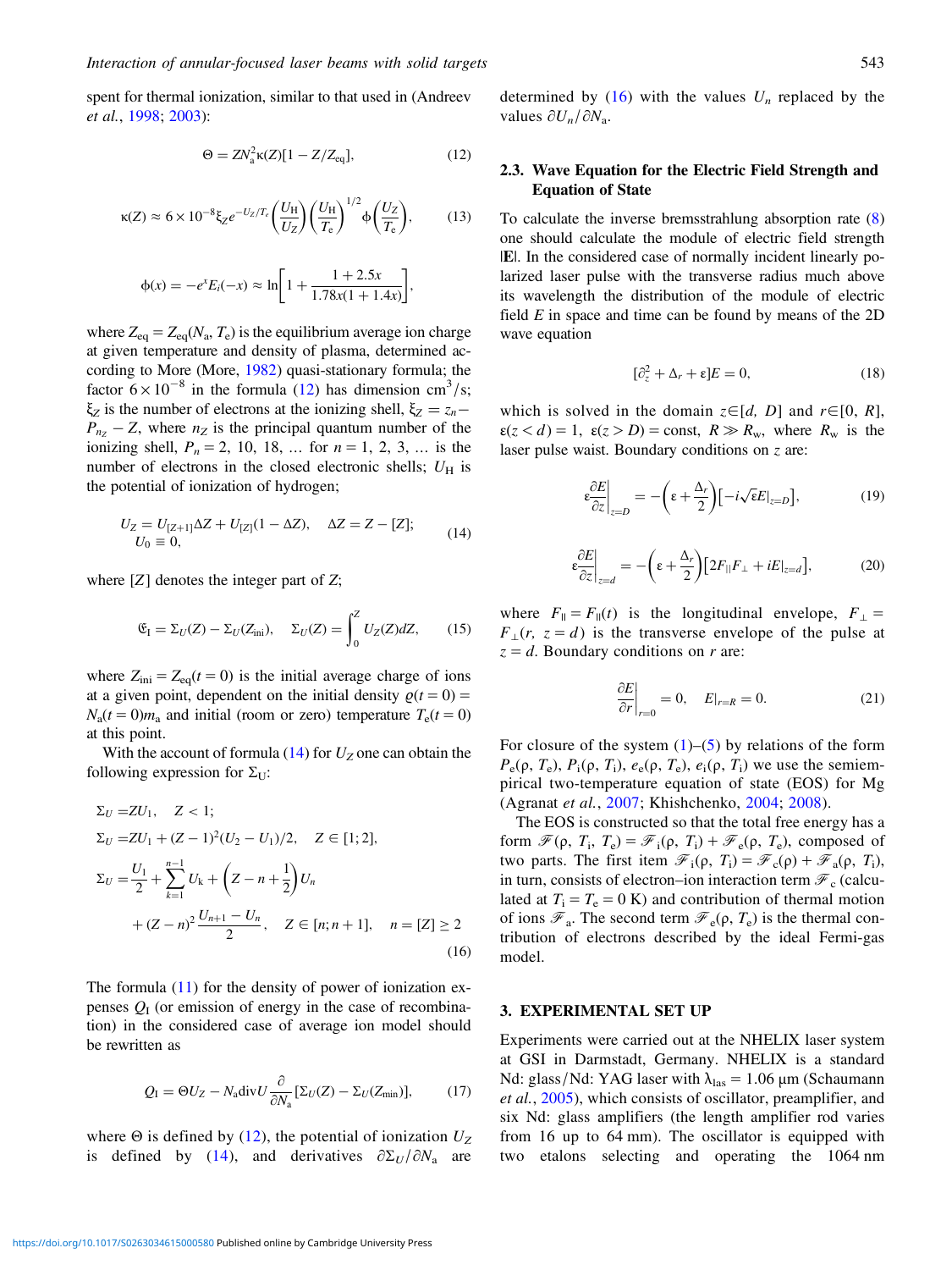wavelength and the Q-switch built of a polarizer and Pockels cell. The oscillator delivers a laser pulse with energy 15 mJ and duration of 15 ns. The pulse is amplified to the maximum energy of 100 J after 64 mm amplifier giving the peak power about 7 GW. The laser beam is transported to the target chamber by the kinked 10 m tube system and focused inside the target chamber. As the typical future experiments in the Z6 area deal with the interaction of HIBs with laser produced plasmas, the mirror and the focusing lens in the target chamber have 7 and 5 mm holes, which open the target for the ion beam collinearly with the laser beam. The laser focal spot should be larger than the ion beam diameter  $(0.1-3)$  mm<sup>2</sup> that leads to laser intensity on the surface of a flat target in the range  $(0.2-6) \times$  $10^{12}$  W/cm<sup>2</sup>.

The present experiment was performed with the laser energy of 36 J. The laser radiation is focused with a planeconvex lens (diameter 100 mm, focal length  $f = 130$  mm) on the Mg target surface in the ring spot (see Fig. 1). A study of the laser intensity distribution has shown that there are no hot spots inside the focal ring. Meanwhile,



Fig. 1. Image of the laser focal spot (a) on a target surface and the intensity traces along (b) and transverse (c) the incidence plane.

the holes in the mirror and focusing lens affect the laser radiation flux density at the center of the focusing area decreasing the intensity to the value about  $2 \times 10^{11}$  W/cm<sup>2</sup>. The soft X-ray line radiation from the plasma in the direction normal to the target surface was studied with the spherically bent mica crystal spectrograph (Faenov et al., [1994](#page-9-0); Skobelev et al., [1995](#page-9-0)). The curvature radius of a crystal was 150 mm. The spectrograph was installed in the focusing spectrometer with spatial resolution 2D (FSSR-2D) scheme to cover the spectral range 0.74–0.79 nm at the second reflection order of the mica crystal with the demagnification of 2.4. The spectral resolution was  $\lambda/\delta\lambda \approx$ 4000. The X-ray emission spectra were recorded by the charge-coupled device (CCD) (20 μm pixel size) allowing 1D spatial resolution  $\delta \approx 50 \ \mu m$  along the direction parallel to the target surface. Thus, the size of plasma X-ray emission zone in the surface plane is measured.

The spatial distribution of the X-ray emission in the plane  $x-z$  perpendicular to the target surface was studied in these experiments using the 15 μm pinhole camera with the magnification of about 2. X-ray pinhole images were recorded on the direct exposure film (DEF) protected from visible and ultraviolet radiation by a filter that contained two layers of 1 μm polypropylene coated from both sides by 0.1 μm of Al (energy cut off is about 400 eV). The same filter was used for the protection the CCD detector.

## 4. EXPERIMENTAL DATA

The X-ray pinhole image of Mg-plasma is shown in [Figure 2.](#page-4-0) The full width at half maximum size of emission zone in the target plane (x-axis direction) is rather big ( $\approx$ 1.4 mm). One can clearly see two peaks in the intensity distribution in [Figure 2b](#page-4-0), which correspond to two parts of the focal spot ring shown in Figure 1. The plasma expansion region in the *z*-axis direction with intense X-ray emission [\[Fig. 2c\]](#page-4-0) also has the size of about the same value. It means that a large-scale plasma is produced in the experiment even with rather small laser pulse energy.

[Figure 3](#page-4-0) shows the 1D spatially resolved spectra of Mg-plasma in the spectral region of the 1s3p  ${}^{1}P_{1}$ –1s<sup>2</sup>  ${}^{1}S_{0}$ (He<sub>β</sub>) and 1s4p <sup>1</sup>P<sub>1</sub>-1s<sup>2</sup> <sup>1</sup>S<sub>0</sub> (He<sub>γ</sub>) lines of Mg XI ion obtained by the FSSR spectrometer in a single laser shot. The spatial resolution was in the direction perpendicular to the laser beam incidence plane ( y-axis direction). The spatial distribution of the He<sub>β</sub> and He<sub>γ</sub> line intensity are shown in [Figures 3b](#page-4-0) and [3c](#page-4-0), respectively. The visible size of emission zone for the He<sub>β</sub> and He<sub>γ</sub> lines is smaller compared with the pinhole image size in [Figure 2.](#page-4-0) An evident reason is due to lower 400 eV cut off photon energy of the pinhole image. The He<sub>β</sub> and He<sub>γ</sub> photon energy is much higher (around 1.8 keV). Thus, the spectral image size about 0.9 mm corresponds to the internal plasma area of the pinhole image with higher electron temperature.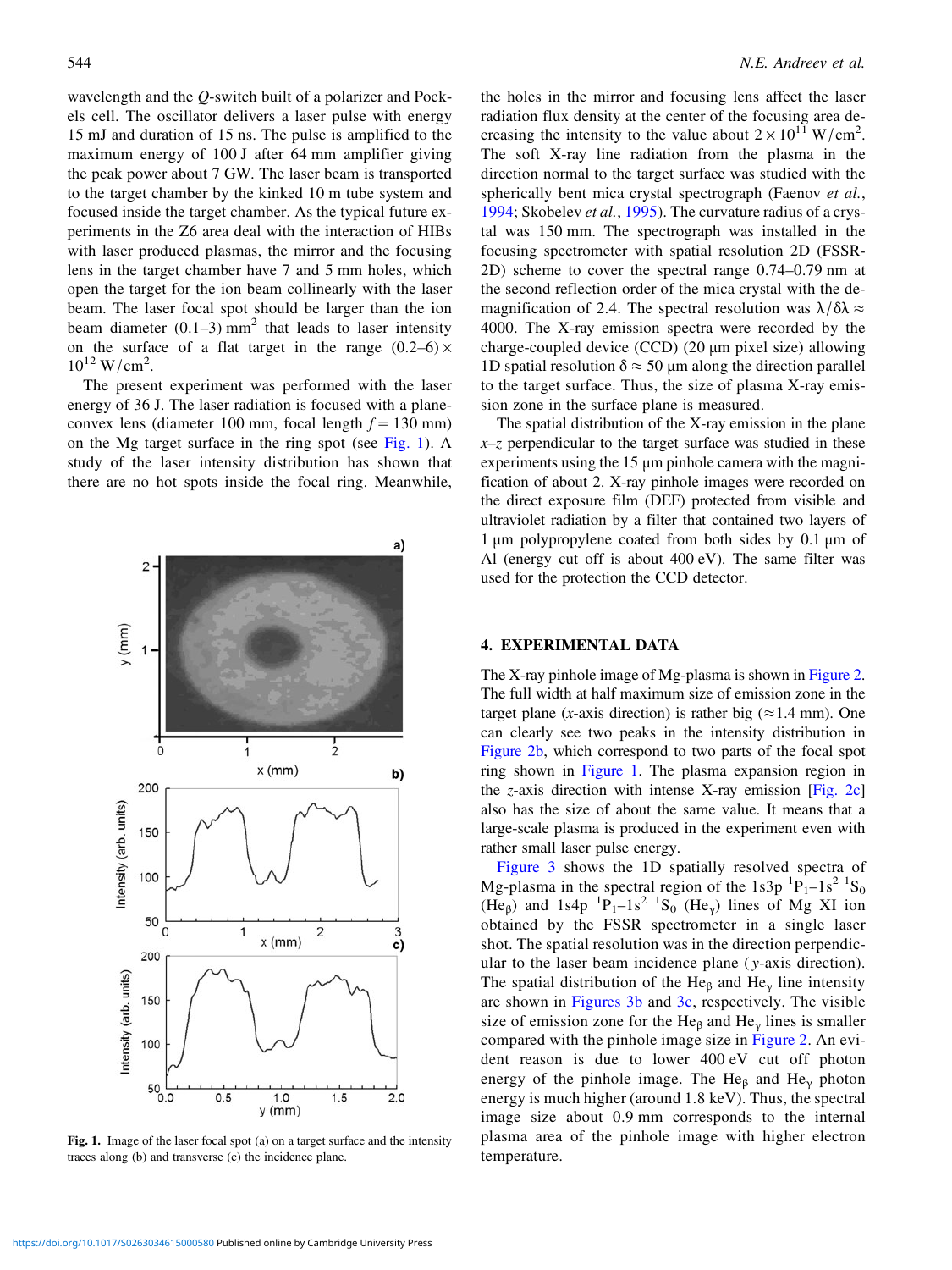<span id="page-4-0"></span>

**Fig. 2.** The pinhole image of expanding laser produced plasma of  $Mg - (a)$ . film density traces along  $-$  (b) and transverse  $-$  (c) the target surface.

# 5. MODELING OF THE He<sub>β</sub> AND He<sub>γ</sub> LINES IN Mg-PLASMA

The parameters of Mg-plasma produced by the ns laser pulse from the solid target are estimated using the modeling of the  $He<sub>β</sub>$  and  $He<sub>γ</sub>$  line shape and intensities and the intensity of the dielectronic satellites of the latter line formed by the  $4p \rightarrow 1s$ transitions from the autoionizing states in the Li-like Mg-ion (Magunov et al., [2003;](#page-9-0) Faenov et al., [2007](#page-8-0)). The results of modeling are compared with the measurements in Figure 3a.

It should be noted, that the observed width of the lines relates to the instrumental resolution indicated above. Its value corresponds to the effective ion temperature  $T_i = 600 \text{ eV}$ , that can be considered as the maximum estimation for the expanding plasma velocity. It agrees with an independent estimation from the experimentally observed plasma size in the z-axis direction and the laser pulse duration:  $v_i \sim z/\tau_L \approx$  $0.05/(15 \times 10^{-9}) = 3.3 \times 10^{6}$  cm/s.

The electron density  $N_e$  could be obtained from the modeling of the He<sub>y</sub> line wings formed due to the Stark broadening in the quasi static electric microfield in plasma. Generally the central part of the line is determined by the Doppler broadening in expanding plasma (instrumental line width in our case). It is dominant for the transition  $n \rightarrow 1$  with low principal quantum number  $n$ , such as the He $<sub>β</sub>$  line. The</sub>

collisional and radiation widths can be neglected and the line profile is described by the following formula

$$
I_n(\lambda) \propto \lambda^{-1} \sum_{\alpha} \int \{W(F, F_0)A_{\alpha 1}(F) - D_{T_i}[(\lambda - \lambda_{\alpha 1}(F))/\lambda_{n1}c)]\}dF,
$$
\n(22)

where  $A_{\alpha 1}(F)$  and  $\lambda_{\alpha 1}(F)$  are the transition probability and the wavelength of the Stark line component α at the field strength F, respectively,  $W(F, F_0)$  is the microfield distribution function for the average field  $F_0 = 2.6Ze(N_e/Z)^{2/3}$ , where  $D_{T_i}(v) = \exp(-v^2/v_i^2)/(\pi^{1/2}v_i)$  is the Maxwell ion velocity distribution function at the temperature  $T_i = Mv_i^2/2$ . In the present calculations we consider the linear Stark approximation for the wavelength shift  $\lambda_{\alpha 1} - \lambda_{n1} = c_{\alpha} F$ .

The present modeling of the  $He<sub>\gamma</sub>$  line shape is shown in [Figure 4b](#page-5-0). It is clearly seen that the wings of  $He<sub>y</sub>$  line are very weak and only the maximum level of electron density could be estimated. Such an estimation gives the electron density value  $N_e = 1.5 \times 10^{20}$  cm<sup>-3</sup>. At this density value the optical depth of the  $He<sub>v</sub>$  line followed from the level kinetics calculation is small even at plasma size 0.2 mm ( $\tau_4$  = 0.4). Corresponding optical depth of the He<sub>β</sub> line is  $\tau_3 = 1.3$ . The level kinetic calculations give low dependence of the He<sub>β</sub> and He<sub>γ</sub> line intensity ratio on the electron temperature at the selected density value. The electron temperature value  $T_e = 240$  eV used in the kinetic calculations was obtained from the experimental intensity ratio of the  $He<sub>y</sub>$  line



Fig. 3. (a) – experimental data for the X-ray emission spectra in the region of the He<sub> $\beta$ </sub> and He<sub>y</sub> lines of Mg XI (circles) and the results of model calculations (solid curve). Spatial dependence of the He<sub>β</sub> – (b) and He<sub>γ</sub> – (c) line intensities in the direction parallel to the target surface plane.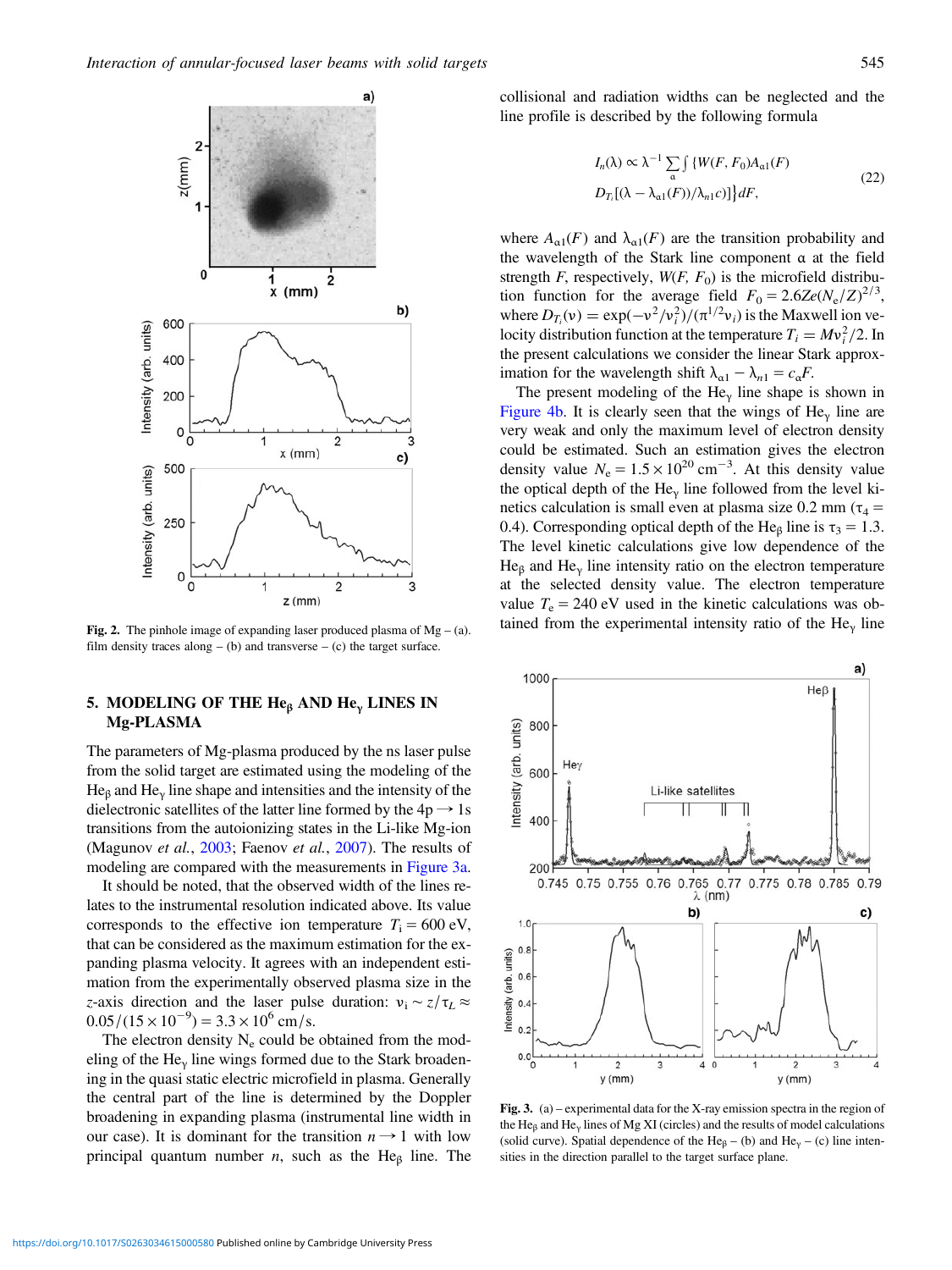<span id="page-5-0"></span>

Fig. 4. Spectral line shape of the He<sub>β</sub> – (a) and He<sub>γ</sub> – (b) lines in Mg XI. Experimental data are shown by circles. Calculations according to (22) at  $N_e = 1.5 \times 10^{20}$  cm<sup>-3</sup>,  $T_e = 240$  eV and with instrumental width, corresponding to the upper limit of  $T_i = 600 \text{ eV}$ , are normalized to the He<sub>y</sub> peak intensity. Dashed curve is obtained with stationary state populations. Solid curve corresponds to the population ratio of H-like and He-like ions 0.2 (0.017 is the stationary value).

and the strongest dielectronic satellites fitted by the theoretical dependence and discussed below. The stationary ionization distribution in the optically thin Mg-plasma of 240 eV and  $10^{20}$  cm<sup>-3</sup> electron density results in the ratio of Hto He-like Mg-ion fraction  $N_H/N_{\text{He}} = 0.017$ . The ratio  $N_{\rm H}/N_{\rm He} = 0.2$ , required for the description of measured spectra, is reached at the same electron temperature and density if the optical thickness of 1 mm Mg-plasma layer is taken into account. The increase of the plasma ionization degree at the same electron temperature in optically thick plasmas can be explained by the rise of the population of the ion excited states compared with the optically thin case. This can magnify up to two-times the total ion ionization rate, defined as an integral over the expected input of the bound electrons ground and excited states. In He- and H-like ions, the electron binding energy of the ground state with the principal quantum number  $n = 1$  is at least four-times larger than those of excited states  $(n = 2, 3...)$ . The exponential dependence of the collisional ionization rates on the electron binding energy leads to a strong influence of the population of the bound electron excited states on the total ionization rate. The consequence of this is higher ion mean charge in optically thick plasmas, compared with the optically thin case. It is

due to competition between the recombination and excitation population channels of the level  $1s4p<sup>-1</sup>P<sub>1</sub>$  that follows from kinetic calculations (Fig. 5). The intensity of  $He<sub>β</sub>$  does not change significantly, since the excitation channel dominates for the  $1s3p<sup>-1</sup>P<sub>1</sub>$  level population. The optical line depth produces additional line broadening and intensity damping that was accounted for in the uniform slab approximation.

The intensity ratio of the He<sub>y</sub> line and the strongest dielectronic satellites is defined as follows

$$
r = \frac{I_i}{I_4} = \frac{\lambda_i^{-1} A_{if} N_i}{\lambda_{41}^{-1} A_{41} N_4},\tag{23}
$$

where  $A_{if}$  is the  $i \rightarrow f$  transition rate,  $N_i$  is the level population density.

From the collisional-radiative model (CR-model) calculations the  $1s4p<sup>1</sup>P<sub>1</sub>$  level population is

$$
N_4 = \beta_4 N_e N_H + s_4 N_1, \tag{24}
$$

where  $\beta_4(N_e, T_e)$  and  $s_4(N_e, T_e)$  are the recombination and excitation population coefficients, respectively,  $N_H$  is the H-like ion ground state population.

The population density of corresponding autoionizing state  $i$  is defined by

$$
N_{\rm i} \approx \frac{C_{\rm i}N_{\rm e}}{A_i + \Gamma_{\rm i}}N_1, \quad A_i = \sum_{m < i} A_{im}.\tag{25}
$$

The values of collisional relaxation (ionization and deexcitation) rates of autoionizing states estimated with the Lotz and Mewe formula at  $N_e = 10^{20}$  cm<sup>-3</sup> are smaller than corresponding autoionization rates  $\Gamma_i \sim 10^{13} \text{ s}^{-1}$ . The dielectronic capture rate  $C_i$  and the autoionization rate  $\Gamma_i$  are coupled by the detail balance relation

$$
C_{\rm i} = 1.66 \times 10^{-22} \frac{g_i}{g_1} \Gamma_{\rm i} \frac{\exp[-(E_{\rm i} - E_{\rm Li})/T_{\rm e}]}{T_{\rm e}^{3/2}}.
$$
 (26)



Fig. 5. Electron temperature dependence of the recombination to excitation population channels calculated in the stationary collision-radiation model at the electron density  $N_e = 1.5 \times 10^{20}$  cm<sup>-3</sup> for the 1s3p <sup>1</sup>P<sub>1</sub> level (curve labeled by triangles) and the  $1s4p<sup>1</sup>P<sub>1</sub>$  level (curve labeled by squares).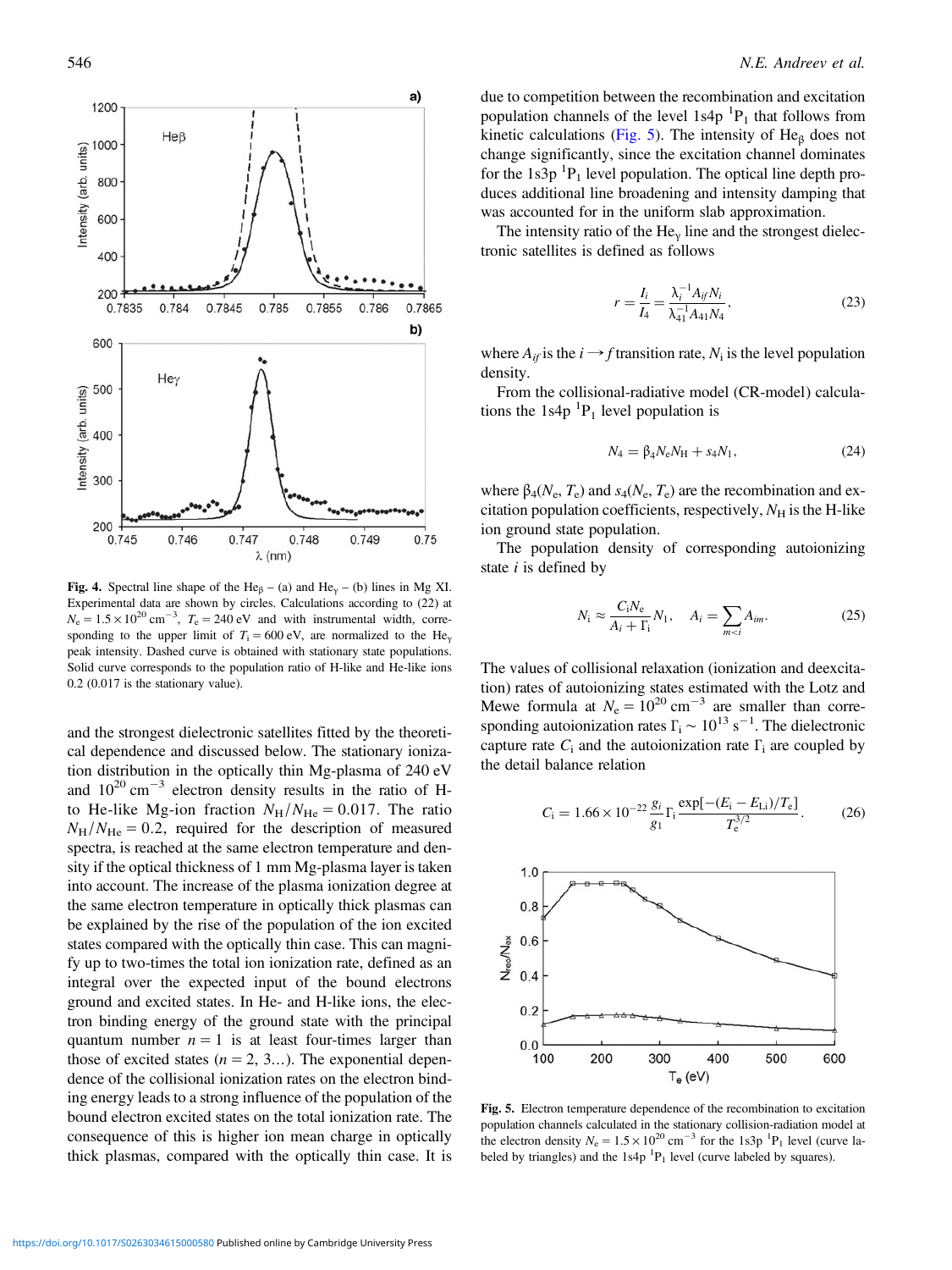<span id="page-6-0"></span>Here,  $E_i$  and  $E_{Li}$  are the excitation energies of an autoionizing state and the ionization potential for the Li-like ion, correspondingly, and  $g_i$  is the statistical weight of the level *i*.

Combining  $(23)$  $(23)$ – $(26)$  $(26)$  one obtains the intensity ratio

$$
r_i = 0.99 \times 10^{-34} \frac{\lambda_{41}}{\lambda_i} Q_{if} \frac{N_e \exp[-(E_i - E_{Li})/T_e]}{T_e^{3/2} s_4 (1 + p)},
$$
 (27)

where the factor  $Q_{if} = g_i A_{if} \Gamma_i / (A_i + \Gamma_i)$  is independent of the plasma parameters and

$$
p(N_e, T_e) = \frac{\beta_4 N_e N_{\rm II}}{s_4 N_1}
$$
 (28)

is the ratio of recombination and excitation channel level populations. Calculations in the CR-model [see, e.g., (Magunov *et al.*, [2003\)](#page-9-0)] shows (see [Fig. 5\)](#page-5-0) that the He<sub> $β$ </sub> line is induced at the electron density  $N_e = 1.5 \times 10^{20}$  cm<sup>-5</sup> mainly due by the electron excitation from the ground state, while for the He<sub>v</sub> line the recombination channel is of the same efficiency.

The most intensive overlapping dielectronic satellites shown in [Figure 3a](#page-4-0) are formed by the 1s2p( ${}^{3}P$ )4p  ${}^{2}D_{5/2}$   $\rightarrow$ 1s<sup>2</sup>2p <sup>2</sup>P<sub>3/2</sub> [ $\lambda_i = 0.77279$  nm,  $Q_{if} = 7.13 \times 10^{12}$  s<sup>-1</sup> from (Skobelev *et al.*, [1995](#page-9-0))] and  $1s2p(^{3}P)4p ^{2}D_{3/2} \rightarrow 1s^{2}2p$ <br><sup>2</sup>P<sub>3/2</sub> ( $\lambda_{i} = 0.77269$  nm,  $Q_{if} = 1.41 \times 10^{12}$  s<sup>-1</sup>) transitions. Comparison of the experimental intensity ratio with calculated electron temperature dependence of (27) for these lines gives the electron temperature  $T_e = 240$  eV. Uncertainty of the estimation is about  $20\%$  ( $\pm 60$  eV) due to experimental errors (especially in the He<sub>y</sub> satellite line intensities) and also due to an accuracy of atomic constants used for model calculations.

## 6. RESULTS OF HYDRODYNAMIC SIMULATION AND DISCUSSION

In this section we present the results of simulation of the laser–matter interaction to highlight the multi-stage nature of this process. Simulation is performed in 2D cylindric geometry rz within the numerical domain of size  $-9.5 \le z \le 0.5$  mm and  $r \le 2.5$  mm. The time interval is  $0 \le t \le 20$  ns. Parameters of the laser pulse are similar to ones in experiment described above. The space–time profile of the laser pulse is approximated by the expression

$$
I(r, t) = I_L \exp[-(r - r_0)^4 / \Delta r^4] \exp[-(t - t_0)^2 / \tau_L^2]
$$

with the laser peak intensity  $I_L = 2 \times 10^{11} \text{ W/cm}^2$ ,  $r_0 =$ 0.6 mm,  $\Delta r = 0.3$  mm,  $\tau_L = 15$  ns, and  $t_0 = 15$  ns.

Initially, the free surface of the Mg target is located at the position  $z = 0$  and the target thickness is 0.5 mm. The laser pulse falls perpendicular to the target along the axis  $z$  from the left. In our simulation the size of the hydrodynamic cells is 10  $\mu$ m both in axial z and radial r directions that is much greater than the laser wavelength  $\lambda = 1.06 \,\mu \text{m}$ . To

properly resolve this characteristic scale and accurately describe the process of the laser energy absorption inside the laser plume we use an additional fine electrodynamic mesh with the size of mesh cell 0.05 μm. Data exchange between coarse hydrodynamic and fine electrodynamic meshes is maintained by the bilinear interpolation technique. Hydrodynamic equations in our numerical algorithm are solved by means of the high-order Godunov method in Eulerian coordinates. Earlier, it was successfully applied for simulation of a subpicosecond laser–metal interaction for pulses of low intensities, when only melting and evaporation were involved (Povarnitsyn et al., [2007](#page-9-0)). This approach describes shock and rarefaction waves without noticeable smearing and admits effective spatial splitting. Equations for the electric field are solved using the alternating directions method (Peaceman & Rachford, [1955\)](#page-9-0).

Numerical modeling gives us opportunity to follow the multi-stage evolution of the laser–matter interaction. Already by the time of  $t \approx 0.5$  ns after the initiation of the laser pulse the temperature of electrons and ions near the surface of the target exceeds 16.5 eV that causes intensive evaporation of substance at the surface. Sharp growth of the electron and



Fig. 6. Contour plots of the plume parameters by time of  $t = 5$  ns: (a) – Temperature of ions,  $eV$ ; (b) – temperature of electrons,  $eV$ ; (c) – mean charge of ions; (d) – concentration of electrons normalized to the critical one.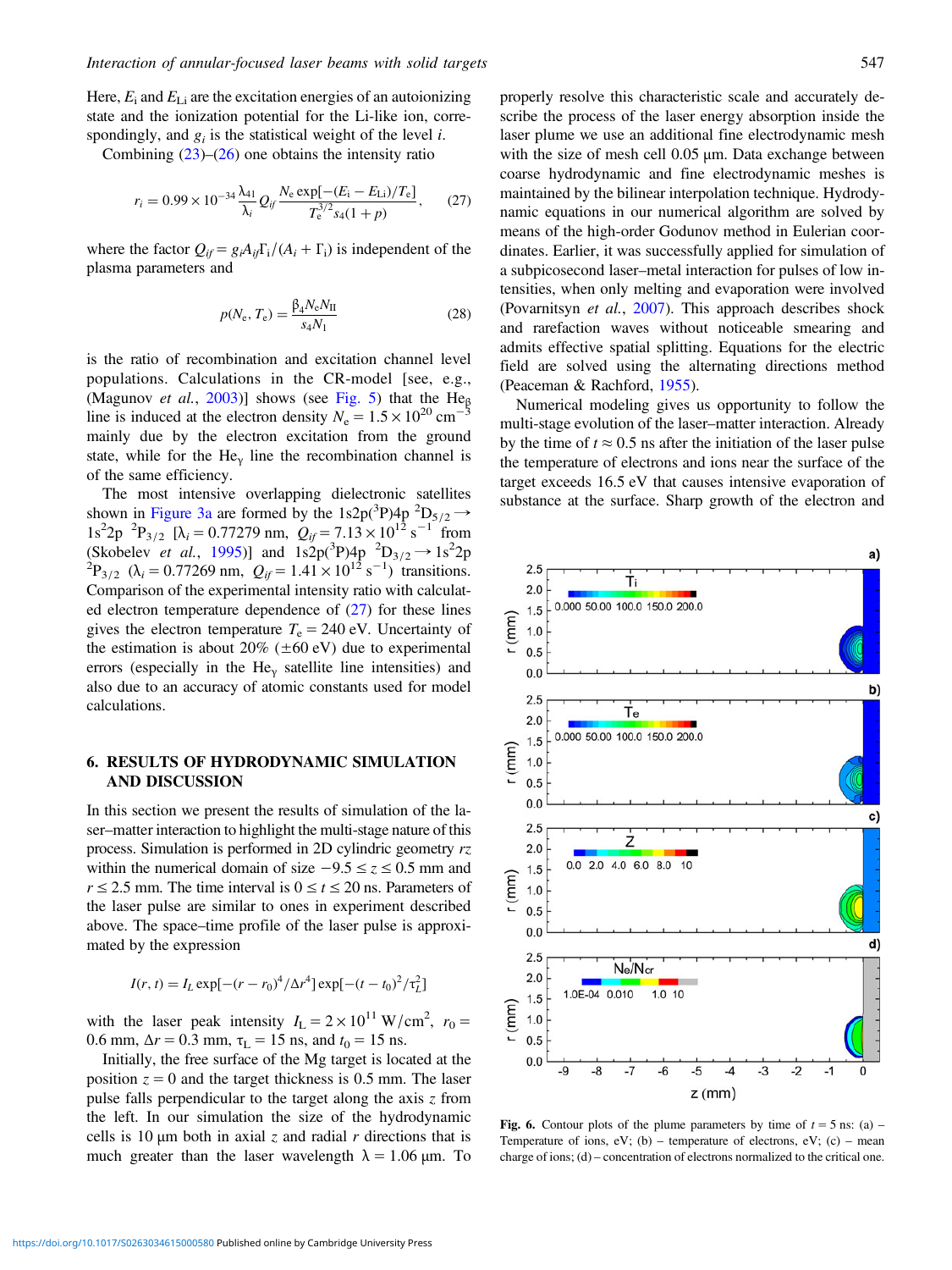<span id="page-7-0"></span>ion pressures results in triggering of the hydrodynamic motion of the target material in the vicinity of the free surface. By the time of 5 ns the formation of high-temperature (~60 eV) low-density plasma (~10<sup>-2</sup>N<sub>cr</sub>) in front of the target is observed, see [Figure 6.](#page-6-0) Mean charge of ions varies from 6 to 8 in the zone of intensive absorption of the laser pulse. Plasma with such parameters can effectively absorb the laser energy and shields the main target. A bagelshaped form of the laser spot is the reason of tore-shaped plasma plume which eventually undergoes a collapse on the axis of symmetry  $r = 0$ . At the moment 5 ns the leading edge of the plasma plume comes to the axis of symmetry and the radial velocity of the plume edge is about  $10<sup>7</sup>$  cm/s.

In Figure 7 one can observe the plasma compression occurring at the axis of symmetry and resulting in the increase of plasma density (see Fig. 7d). In this moment the shock wave appears and reflects from the axis of symmetry and moves back into the plume (see Fig. 8a). The other important feature of the process at this moment is the formation of zone with high-temperature and ionization degree which is distant from the target surface, see Figures  $7a-7c$ . This is an indication that the laser light is effectively absorbed in the plume before it reaches the target.

The next stage of the plasma plume evolution corresponds to the moment  $t = 15$  ns when the intensity of the laser pulse





Fig. 8. The same as in [Figure 6](#page-6-0) but for  $t = 15$  ns. Dashed blue curve in panel (c) bounds the region with more than 70% concentration of ten-fold ionized ions (that is Mg XI).

reaches the maximum  $2 \times 10^{11}$  W/cm<sup>2</sup>. The propagation of the shock wave is evidently visible in Figure 8a. The maximal temperature of ions is now behind the shock wave front where the plasma undergoes additional compression. In Figure 8d one can see the distribution of the concentration of electrons normalized by the critical value  $N_{cr} \approx$ 10<sup>21</sup> cm<sup>-3</sup>. The profile of the electron concentration is essentially 2D in the range of electron concentrations from  $10^{-2}$  to  $10^{-1}$  where the laser energy absorption takes place, and the use of 2D equations for the description of the laser and plasma dynamics in this case is necessary.

Finally we consider the moment of  $t = 20$  ns after the pulse initiation. In [Figure 9](#page-8-0) we see the shock wave propagation with the radial speed about  $8 \times 10^6$  cm/s. Axial expansion speed of the plume boundary can be estimated from data for different moments and it is about  $3.5 \times 10^7$  cm/s at the moment  $t = 20$  ns. Near the axis of symmetry the cumulation effect produces the jet that travels at slightly higher speed (up to  $3.7 \times 10^7$  cm/s). Velocities of the plasma expansion in the region of densities (from 0.1 to  $1.0$ ) $N_{cr}$  is much smaller and can be estimated from Figures 8 and [9](#page-8-0) Fig. 7. The same as in [Figure 6](#page-6-0) but for  $t = 10$  ns. <br>as  $2.5 \times 10^6$  cm/s that corresponds to  $3.3 \times 10^6$  cm/s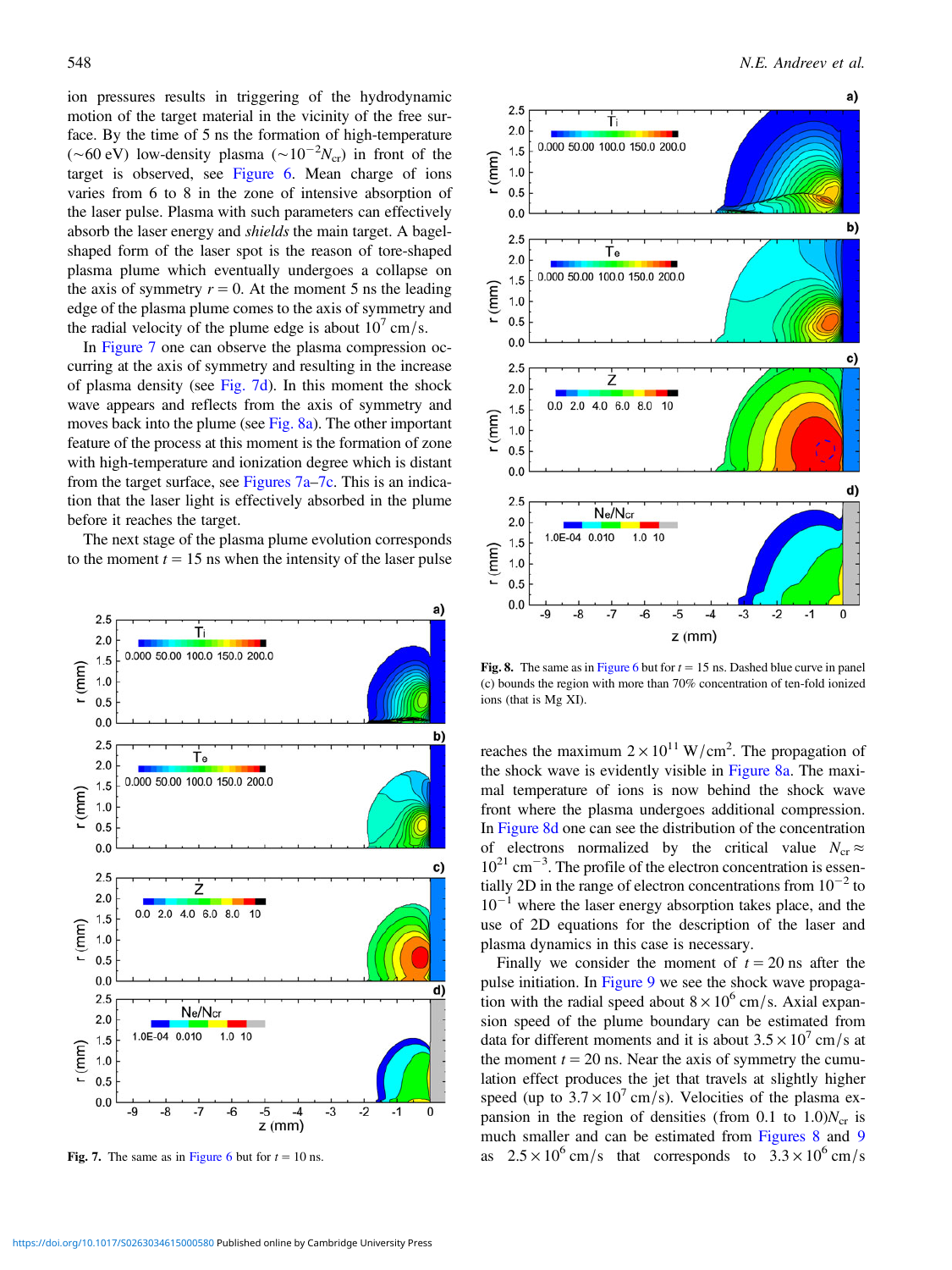<span id="page-8-0"></span>

Fig. 9. The same as in [Figure 6](#page-6-0) but for  $t = 20$  ns. Dashed blue curve in panel (c) bounds the region with more than 80% concentration of ten-fold ionized ions (that is Mg XI).

estimated from the experimentally observed plasma size in the y-axis direction [see [Fig. 2c](#page-4-0)].

The maximum of electron temperature in the time domain of the laser pulse peak intensity, for  $t$  from 15 to 20 ns, is about 180 eV and the maximum of ion temperature does not exceed the temperature of electrons at this stage (see [Figs. 8](#page-7-0) and 9a, 9b). The mean charge of ions at this time interval in the region of the higher electron temperature (where the electron density is about  $0.1N_{cr} = 10^{20} \text{ cm}^{-3}$ ) is close to 10, as shown in [Figures 8](#page-7-0) and 9c by dashed (blue) lines. At longer time,  $t > 20$  ns, the laser pulse intensity starts to drop and subsequent dynamics of the plasma spread will be governed by the interplay of the electron heat conductivity, the rate of recombination, and rarefaction of plasma.

The indicated above results of plasma dynamics simulation correspond to the analysis of spectroscopic measurements, where the spectral line shape of the He<sub>β</sub> and He<sub>ν</sub> lines of Mg XI ions (see [Figs. 3](#page-4-0) and [4](#page-5-0)) were reproduced with the electron plasma density of  $1.5 \times = 10^{20}$  cm<sup>-3</sup> and temperature  $240 \pm 60$  eV. Note also that the simulated size of hot region with ion state Mg XI is about 1 mm ([Figs. 8](#page-7-0) and 9) that is about the measured spatial distribution of emitted lines in [Figures 3b](#page-4-0) and [3c.](#page-4-0)

#### 7. SUMMARY AND CONCLUSIONS

We have developed a self-consistent physical model that is used for simulation of main processes occurring in plasma created by nanosecond laser pulses. To simulate effects of ionization and subsequent recombination we apply the model of mean ion. Transport properties of the plasma are calculated using the wide-range model of frequency of electron–ion collisions. Laser energy absorption in our model is due to the inverse bremsstrahlung mechanism and in the beginning of the absorption process electrons have an essentially higher temperature than ions. To describe this initial stage of absorption we use the two-temperature decomposition of energy equation. Description of the substance behavior in this state has been achieved using the two-temperature equation of state in which the separation on electron and ion components has been performed (Agranat et al., 2007; Khishchenko, [2004](#page-9-0); [2008\)](#page-9-0). This model was used to simulate the experiment on heating of Mg targets irradiated by NHELIX laser. The results of plasma dynamics simulation correspond to the plasma parameters determined experimentally by spectroscopic measurements. The correct description of the laser absorption and the properties of heated matter have been achieved by means of wide-range models. It is shown, that rather homogeneous mm-size distribution of the plasma ionization degree can be obtained by the irradiation of the target by the annular shape of the laser radial distribution using 15 ns pulse with the energy about 40 J.

## ACKNOWLEDGMENTS

Theoretical part of the work performed by the team of JIHT RAS was supported by RSF grant 14-50-00124.

#### REFERENCES

- AGRANAT, M.B., ANDREEV, N.E., ASHITKOV, S.I., VEYSMAN, M.E., LEVASHOV, P.R., OVCHINNIKOV, A.V., SITNIKOV, D.S., FORTOV, V.E. & KHISHCHENKO, K.V. (2007). Determination of the transport and optical properties of a nonideal solid-density plasma produced by femtosecond laser pulses. JETP Lett. 85, 271–276.
- ANDREEV, N.E., BEIGMAN, I.L., KOSTIN, V.V., VEISMAN, M.E. & URNOV, A.M. (1998). Ionization processes by intense laser pulse interaction with solid targets. Laser Opt. '98: Superstrong Laser Fields and Applications, '25, 3683, 25–32.
- ANDREEV, N.E., VEYSMAN, M.E., EFREMOV, V.P. & FORTOV, V.E. (2003). Generation of dens warm plasma by intense subpicosecond laser pulses. High Temp. 41, 594.
- BRABETZ, C., BUSOLD, S., COWAN, T., DEPPERT, O., JAHN, D., KESTER, O., ROTH, M., SCHUMACHER, D. & BAGNOUD, V. (2015). Laser-driven ion acceleration with hollow laser beams. Phys. Plasmas 22, 013105.
- BRAMBRINK, E., ROTH, M., BLAZEVIC, A. & SCHLEGEL, T. (2006). Modeling of the electrostatic sheath shape on the rear target surface in short-pulse laser-driven proton acceleration. Laser Part. Beams 24, 163–168.
- FAENOV, A., MAGUNOV, A., PIKUZ, T., SKOBELEV, I.Y., GASILOV, S., STAGIRA, S., CALEGARI, F., NISOLI, M., DE SILVESTRI, S., POLETTO,